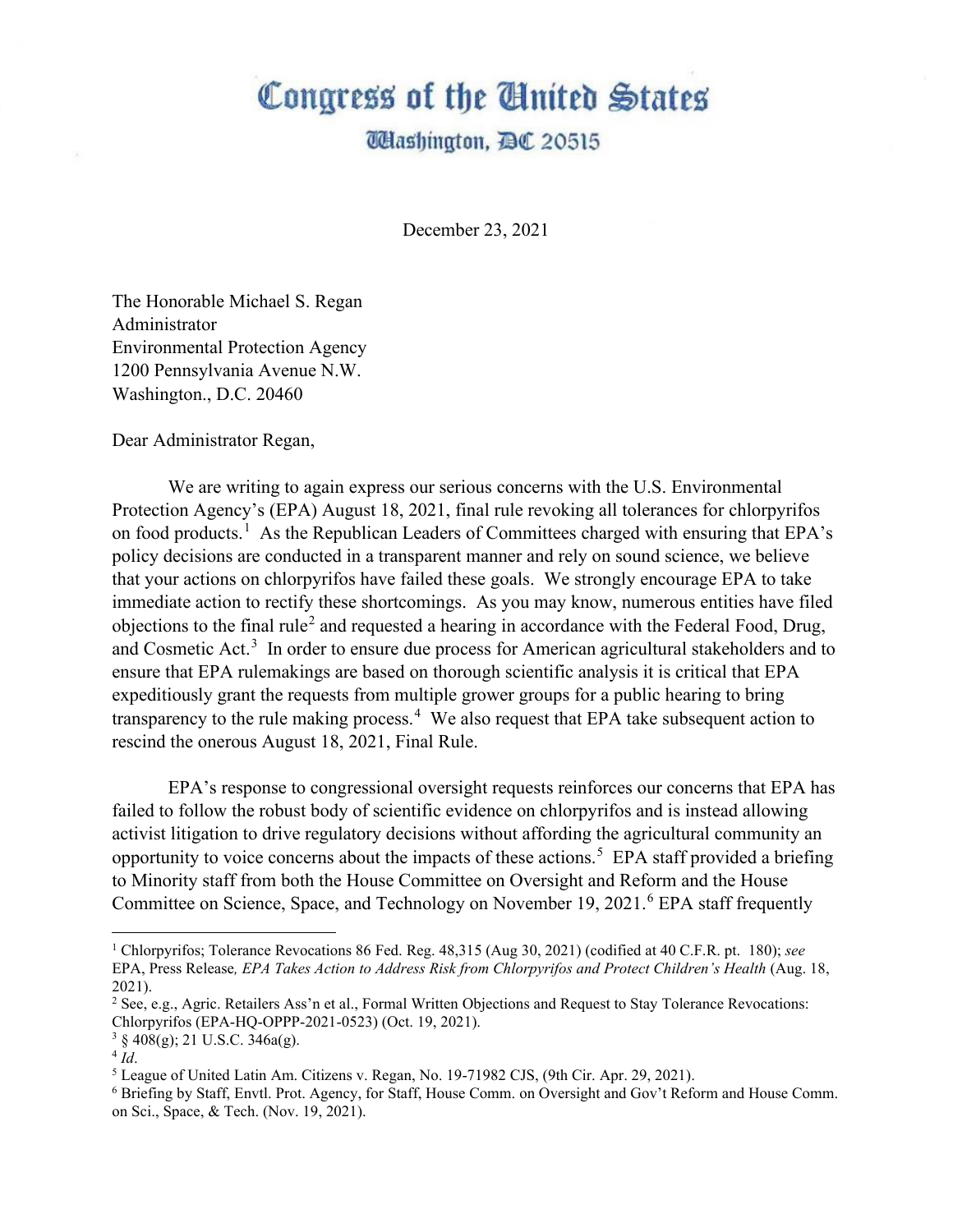Administrator Michael S. Regan Page 2 December 23, 2021

cited the sixty-day deadline that the Court of Appeals for the Ninth Circuit issued for them to issue a final regulation regarding a petition to revoke chlorpyrifos tolerances and admitted that this was an unusual case.[7](#page-1-0) While EPA participated in discussions with agricultural stakeholders to preserve certain uses of chlorpyrifos, EPA did not satisfactorily resolve questions as to why this process ended unsuccessfully. This was especially surprising given that EPA's own assessment of chlorpyrifos as part of the pesticide registration process had already identified many regional uses on a variety of crops that meet the regulatory standards even when using the most conservative assumptions.<sup>[8](#page-1-1)</sup>

Additionally, EPA staff met with petitioners in this aforementioned court case several times prior to the issuance of the final rule.<sup>[9](#page-1-2)</sup> This timeline raises important questions about which agency officials may have influenced this process and the degree to which pressure from litigants that may have undermined discussions with the agricultural community and consideration of the available scientific evidence. In a briefing on the final rule with EPA career staff on November 19, 2021, it became apparent that during the rulemaking process attempts to preserve safe uses for grower groups were ultimately abandoned at the direction of EPA or other Biden Administration officials.<sup>10</sup> During the briefing, House Oversight and Reform Committee staff requested documents and information that would provide more insight into EPA's development of the final rule. To date, EPA has failed to provide any of that information despite repeated follow-up requests. It is critical that this important information be turned over to the Committee immediately.

As described in the many objections filed in response to the final rule, this rule will affect numerous subsets of the U.S. agricultural industry, including retailers, applicators, manufacturers, processors, cooperatives, and crop consultants, and potentially negatively impact an already struggling U.S. food supply chain. In light of the unusual nature of this rulemaking process and the previous lack of opportunity for all stakeholders to comment on the final rule prior to its publication, it is critical that EPA take the appropriate next steps to address feedback and thoroughly consider the available scientific evidence.<sup>11</sup> Due to the tremendous impact of the chlorpyrifos final rule on the agriculture industry, and, as a result, American consumers, we reiterate our request that you immediately grant the requests for a public hearing and take steps toward rescission of the August 18, 2021, final rule. Additionally, we ask that you provide all documents, communications, and information requested in our previous letters and by committee staff in briefings by December 31, 2021.<sup>[12](#page-1-5)</sup>

<span id="page-1-0"></span> $^7$  *Id.* 

<span id="page-1-2"></span><span id="page-1-1"></span><sup>8</sup> EPA 2020 Proposed Interim Registration Review Decision document (Page 40-41, EPA-HQ-OPP-2008-0850). <sup>9</sup> Envtl. Prot. Agency, External Meetings Between EPA, and Chlorpyrifos Stakeholders (EPA-HQ-OPP-2021-0523- 0002).

<span id="page-1-3"></span><sup>10</sup>*Id.*

<span id="page-1-5"></span><span id="page-1-4"></span><sup>&</sup>lt;sup>11</sup> Letter from Agricultural Retailers Ass'n et al., to Hon. Michael Regan, Administrator, U.S. EPA, Sept. 1, 2021. <sup>12</sup> Letter from Hon. James Comer, Ranking Member, H. Comm. on Oversight and Reform, to Hon. Michael Regan, Administrator, U.S. EPA, Sept. 20, 2021; Letter from Hon. Glenn Thompson, Ranking Member, H. Comm. on Agriculture, to Hon. Michael Regan, Administrator, U.S. EPA, Nov. 19, 2021.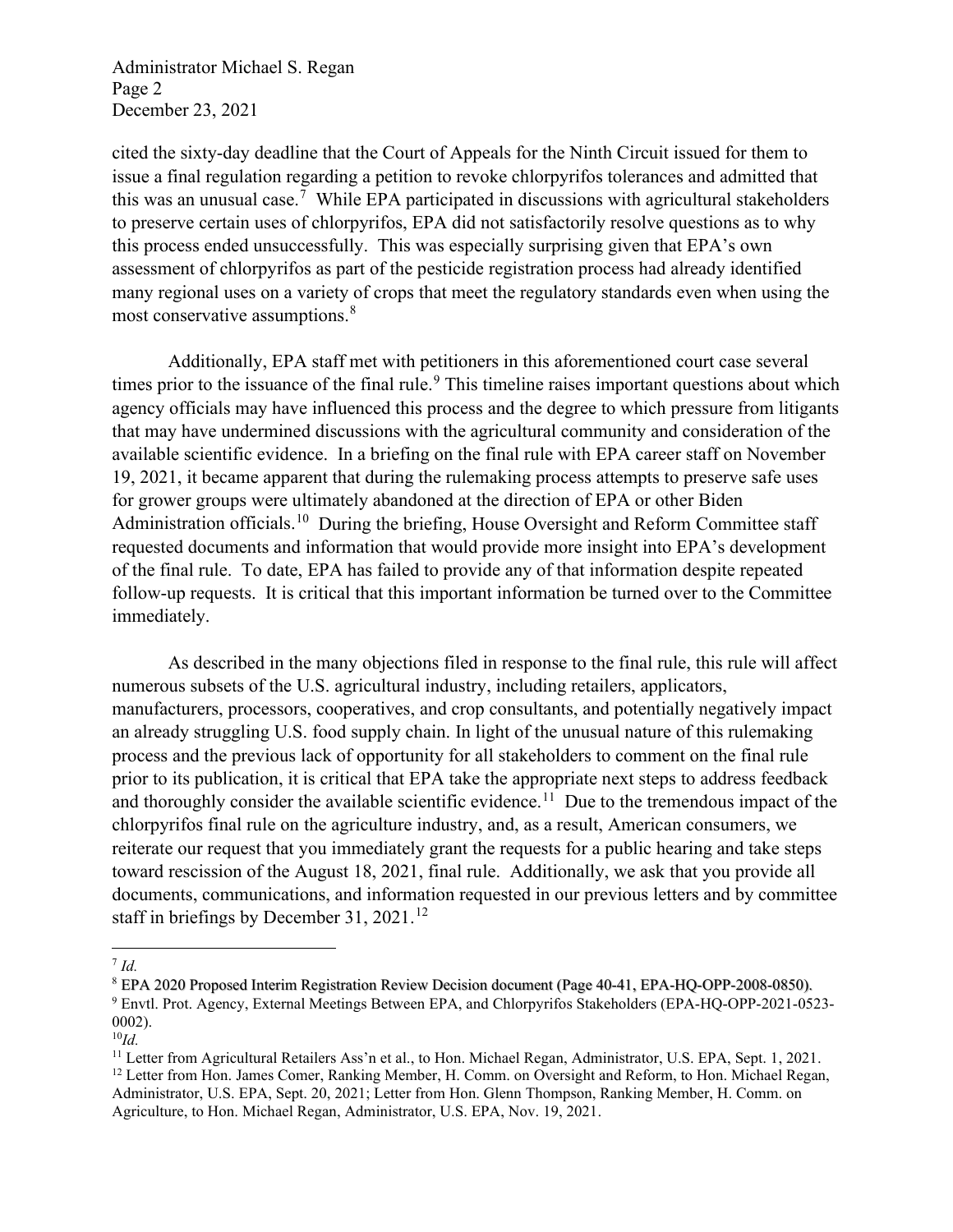Administrator Michael S. Regan Page 3 December 23, 2021

To ask any follow-up questions, please contact Committee on Oversight and Reform Republican staff at (202) 225-5074. The Committee on Oversight and Reform is the principal oversight committee of the U.S. House of Representatives and has broad authority to investigate "any matter" at "any time" under House Rule X. Additionally, with jurisdiction over environmental research and development pursuant to the Rules of the House of Representatives,<sup>[13](#page-2-0)</sup> the House Committee on Science, Space, and Technology must ensure that federal agencies appropriately apply and rely on scientific analyses and data to make regulatory decisions. The Committee on Agriculture is the principal authorizing committee for all matters related to agriculture in the House of Representatives and "shall have general oversight responsibilities" as set forth in House Rule X.

Thank you in advance for your cooperation with this inquiry.

Sincerely,

 $\setminus$  ximer comer

James Comer Ralph Norman Ranking Member Ranking Member Committee on Oversight and Reform Subcommittee on Environment

1 Dam I rompsur games / Band

Glenn 'GT' Thompson Ranking Member **Ranking Member** House Committee on Agriculture Subcommittee on Biotechnology,

Horticulture, and Research

Frank D. Lucas Stephanie Bice Ranking Member **Ranking Member** Committee on Science, Space, and Technology Subcommittee on Environment

 $Id$  BML

<span id="page-2-0"></span><sup>&</sup>lt;sup>13</sup> Rule X, cl. 1(p)  $(117<sub>th</sub> Cong.)$ .